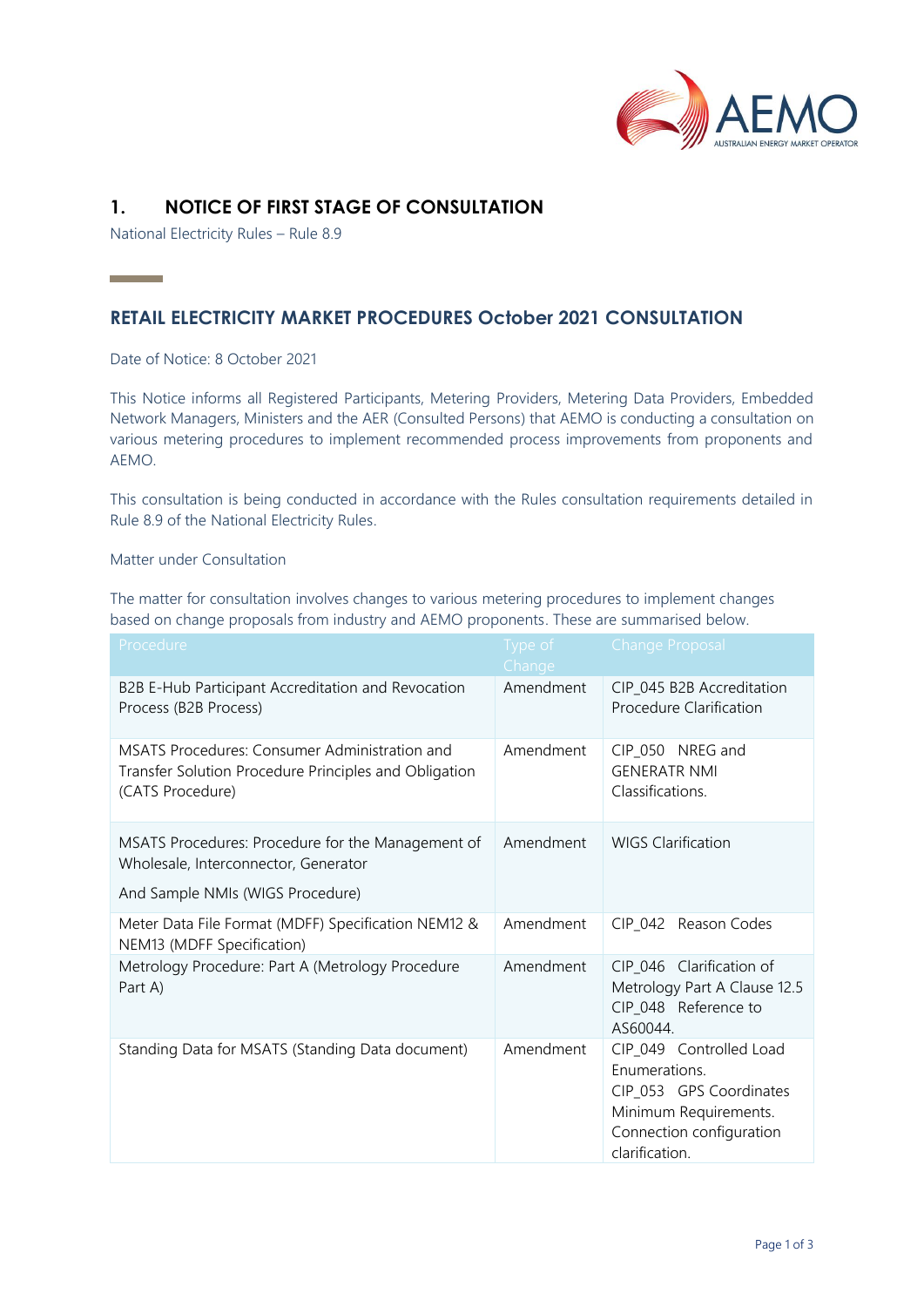

These Proposals also involve the consolidation of previously-consulted versions of the Procedures effective 1 May 2021. These Procedures changes have already been the subject of formal consultations. Accordingly, AEMO is not requesting comment on these Procedures, other than to rectify any potential consolidation errors. These are summarised below.

| Procedure Name                      | Version being | Versions being              | Version published with |
|-------------------------------------|---------------|-----------------------------|------------------------|
|                                     | built on      | consolidated                | consultation           |
| <b>CATS Procedure</b>               | 4.921         | 4.93<br>4.94<br>4.95<br>5.0 | 5.1                    |
| <b>WIGS Procedure</b>               | 4.921         | 4.93<br>4.94<br>4.95<br>5.0 | 5.1                    |
| Standing Data for MSATS<br>document | 4.52          | 4.6<br>5.0<br>5.1           | 5.11                   |
| Metrology Procedure Part<br>A       | 7.01          | 7.1<br>7.3<br>7.31          | 7.4                    |
| Metrology Procedure Part<br>B       | 7.021         | 7.03<br>7.1<br>7.2<br>7.21  | 7.3                    |
| Glossary and Framework              | 3.31          | 3.4<br>3.41                 | 3.5                    |
| <b>RoLR Processes</b>               | 1.4           | 2.0<br>2.1<br>2.2           | 2.3                    |
| <b>MDM Procedures</b>               | 4.1           | 4.2                         | 4.3                    |

Further details are provided in the Issues Paper published with this notice. Consultation drafts of these procedures are published with this Notice and the Issues Paper.

### The Consultation Process

The consultation process is outlined below. Future dates are indicative only and subject to change.

| <b>PROCESS STAGE</b> | <b>INDICATIVE DATE</b>    |
|----------------------|---------------------------|
| <b>Issues Paper</b>  | Friday, 8 October 2021    |
| Submissions Close    | Monday, 15 November 2021  |
| Draft Determination  | Monday, 6 December 2021   |
| Submissions Close    | Tuesday, 21 December 2021 |
| Final Determination  | Monday, 31 January 2022   |

Notice of First Stage Consultation (Rule 8.9): **Retail Electricity Market Procedures October 2021**